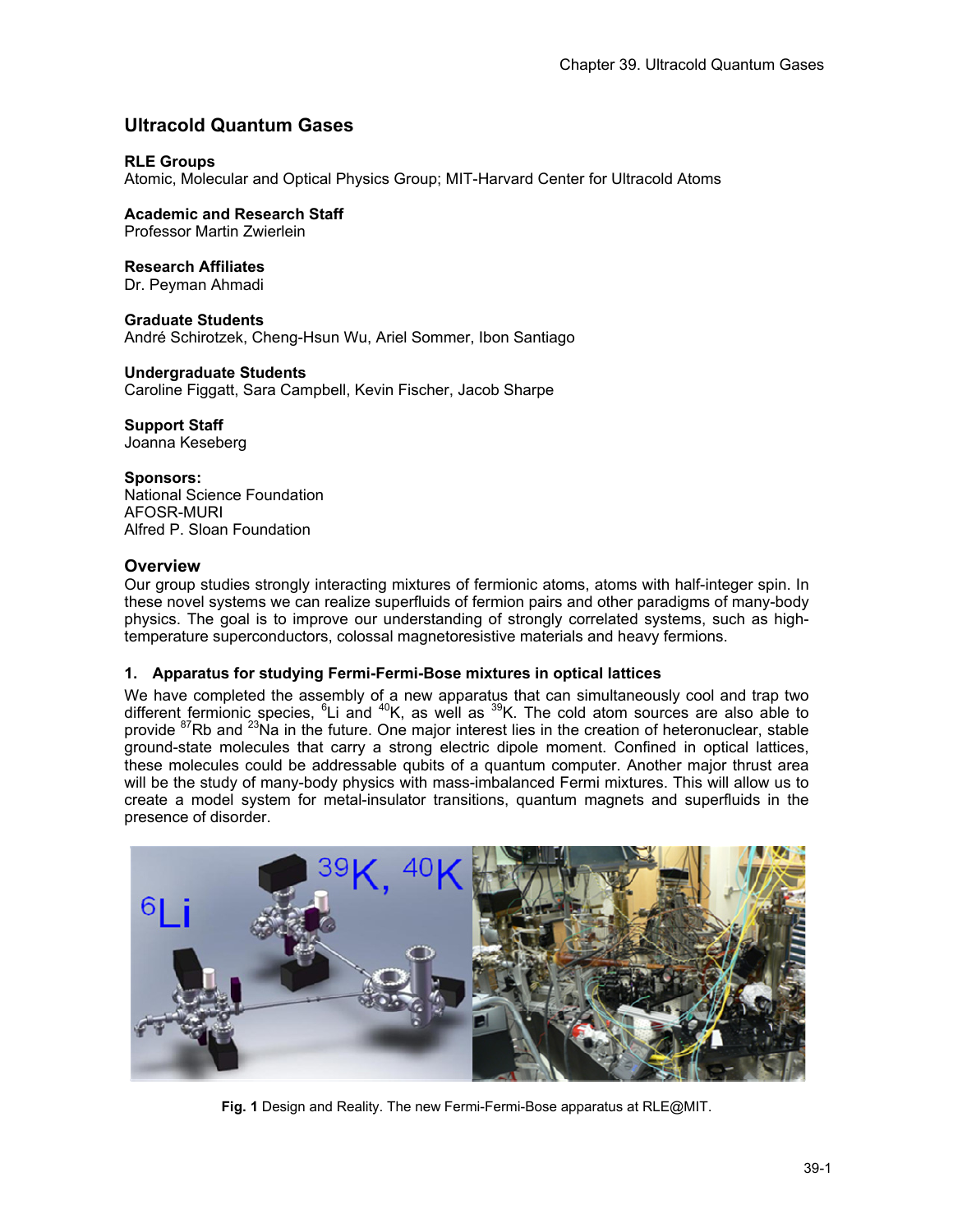Our system is able to load  $4x10^{10}$  <sup>39</sup>K atoms in 100 ms, 1x10<sup>9 6</sup>Li atoms in 1 s, and 5x10<sup>7 40</sup>K atoms in 2 s, despite the low natural abundance of 0.01% of  $40$ K. This is an excellent starting point for the experiment. We have very recently loaded 1x10<sup>10 39</sup>K atoms into a magnetic trap, where it will act as the coolant for  ${}^{6}$ Li and  ${}^{40}$ K. By only evaporating the abundant boson, we will essentially conserve the fermion numbers and are hopeful to obtain large numbers of degenerate fermions.



Fig. 2 Three magneto-optical traps realized in the new apparatus: <sup>39</sup>K, <sup>40</sup>K and <sup>6</sup>Li.

# **2. Observation of Fermi Polarons in a Tunable Fermi Liquid of Ultracold Atoms**

The fate of a single particle interacting with its environment is one of the grand themes of physics. A well-known example is that of the electron moving through the crystal lattice of ions in a solid. The electron attracts positive ions, repels negative ones and thereby distorts the lattice. In other words, it polarizes its surroundings. The electron and the surrounding lattice distortions are best described as a new particle, the lattice polaron. It is a so-called quasiparticle with energy and mass that differ from that of the bare electron. Polarons are crucial for the understanding of colossal magneto resistance materials and they are responsible for conduction in fullerenes and polymers. Another famous impurity problem is the Kondo effect: Here, a localized magnetic impurity interacts with a Fermi sea of electrons, hindering their transport and leading to an increase in the metal's resistance below a certain temperature.

In the present work, we have observed Fermi polarons, dressed "spin down" impurity atoms immersed in a Fermi sea of "spin up" atoms. The interactions between the impurity and the environment can be freely tuned by means of a Feshbach resonance. This allows us to determine the polaron energy as function of interaction strength.

The work appeared as an Editor's suggestion in Physical Review Letters [1] and was featured in "Physics" [2].



**Figure 3** a) For weak interactions, the impurity (blue) can propagate freely through the environment (red), a Fermi sea of atoms. b) As the interaction is increased, the impurity starts to attract its surroundings, "dressing" itself with a cloud of environment atoms. This is the Fermi Polaron. c) For strong attraction, the spin down atom will bind exactly one spin up partner, forming a molecule. The transition from polarons to molecules occurs as soon as the binding can overcome Pauli blocking of the environment.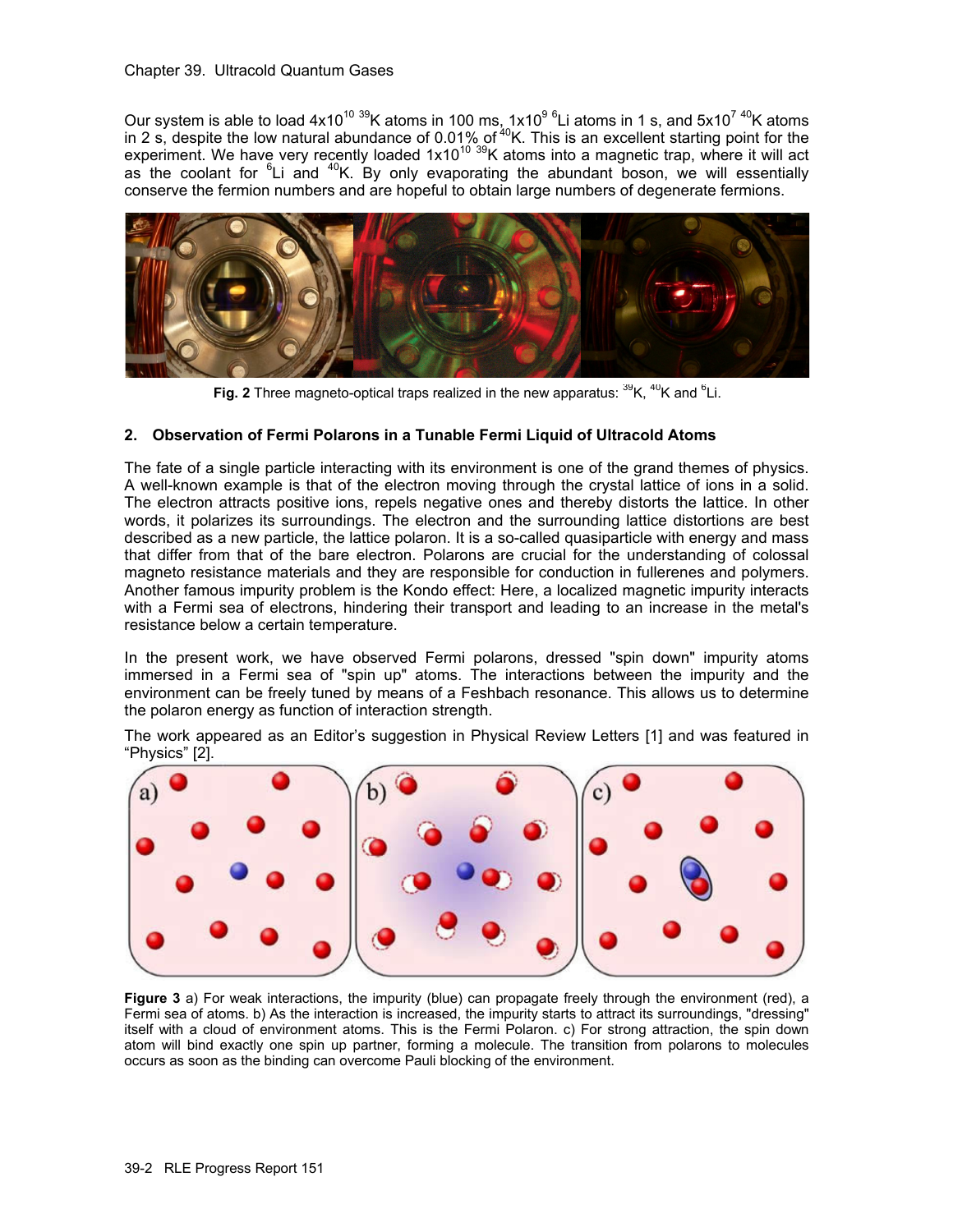There exists a variational Ansatz by F. Chevy that captures the essential physics of the Fermi Polaron. The wavefunction of the single spin down particle immersed in a Fermi sea of spin ups is written as [3]:

$$
\left| \Psi \right\rangle = \varphi_0 \left| \mathbf{0}_{\downarrow}, \mathrm{FS}_{\uparrow} \right\rangle + \sum_{q < k_F}^{k > k_F} \varphi_{q\mathbf{k}} \, \mathbf{c}_{\mathbf{k}\uparrow}^{\dagger} \mathbf{c}_{q\uparrow} \left| \mathbf{q} - \mathbf{k}_{\downarrow}, \mathrm{FS}_{\uparrow} \right\rangle \tag{1}
$$

The spin down particle is either unperturbed (amplitude  $\varphi_0$ ), or it scatters a spin up particle out of

the Fermi sea (amplitude  $\varphi_{\rm qk}$  ) (see Fig. Fig. 4). Thus,  $\left|\varphi_{\rm 0}\right|^2$  measures how much of the polaron still appears like a free particle. This is known as the quasiparticle weight, a central quantity in the theory of a Fermi liquid, which we here measure using RF spectroscopy as a function of the interaction strength.



**Fig. 4** Spin-polaron: A spin down atom (blue) is immersed in a Fermi sea of spin up atoms (red). Part of its wave function (amplitude ) is unperturbed. With a certain probability amplitude it scatters a spin up atom out of the Fermi sea (particle-hole excitation). These contributions can be measured via RF spectroscopy.

To measure the energy and the quasiparticle weight of the Fermi polarons, we prepare a degenerate Fermi gas with high imbalance (98%/2%) in the two hyperfine states of <sup>6</sup>Li. By tuning a magnetic field close to a Feshbach resonance, we can access various regimes of interaction. RF spectroscopy is performed on both the minority and the majority component, using tomographic reconstruction to obtain homogeneous spectra, free from broadening due to the inhomogeneous densities in the trap.



**Figure 5** Rf spectroscopy on Fermi Polarons. Shown are spatially resolved, 3D reconstructed RF spectra of the environment (blue) and impurity (red) component in a highly imbalanced Fermi mixture. a) Molecular limit, b)-c) emergence of the Fermi Polaron, observed as a narrow quasiparticle peak emerging from a broad incoherent background. d) At the Feshbach resonance, the polaron peak is the dominant feature. For the spectra shown as dashed lines, the roles of impurity and environment spins are interchanged. The local impurity was 5(2)% for all spectra, the interaction strengths  $1/k_F a$  were a) 0.76(2), b) 0.43(1), c) 0.20(1) and d) 0 (unitarity).

For strong attraction between the particles, far on the molecular side of the resonance, each spin down atom forms a molecule with one spin up fermion. Away from the strong "atomic" peak from unpaired majority atoms, the minority and majority spectra fully overlap. This is the regime of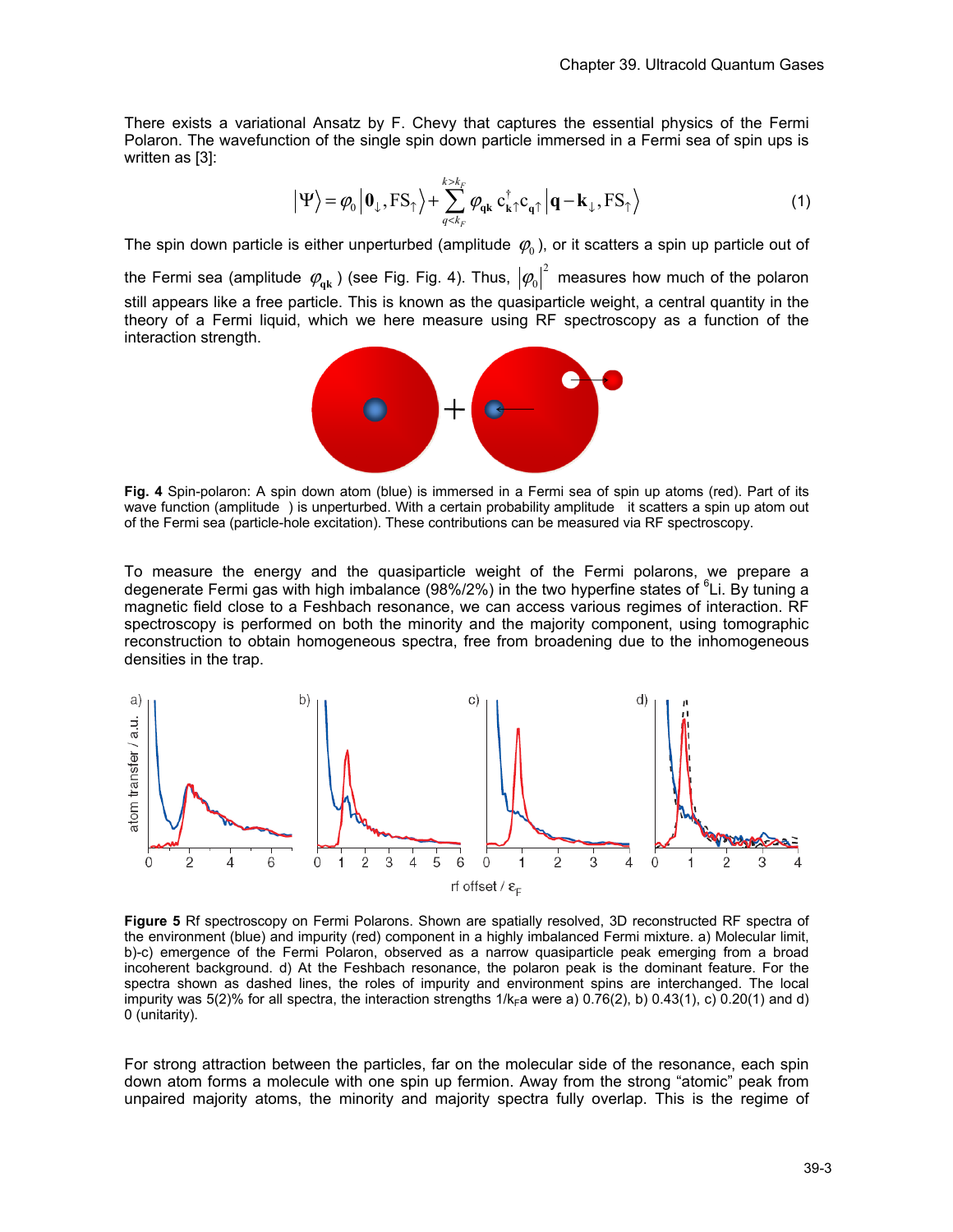molecular pairing (Fig. 3c). As the attraction is reduced, a narrow feature emerges in the minority spectrum, that is not seen in the majority spectrum. This is the Fermi Polaron. The narrow peak indicates the unperturbed part of the polaronic wavefunction. By measuring the spectral weight in the peak versus that in the common background, shared between minority and majority atoms, we obtain a value for the quasi-particle residue.



**Figure 6** Peak position of the impurity spectrum as a measure of the polaron energy E↓. (a) peak position for various interaction strengths in the limit of low concentration x=5% (solid circles). Open circle: Reversed roles of impurity and environment. Dotted line: polaron energy from variational Ansatz Eq. (1), the solid line including weak final state interactions. Dashed line: Energy of a bare, isolated molecule in vacuum. Blue dash-dotted line: Mean field limit for the energy of an impurity atom. Solid (open) diamonds: Diagrammatic MC energy of the polaron (molecule) [4]. (b) Peak position at unitarity ( $1/k_F a = 0$ ) as a function of impurity concentration (solid circles). The line shows the expected peak position [1].

Our results are in good agreement with recent calculations of the Fermi Polaron energy, via the variational Ansatz [3], a full many-body analysis that obtains a series representation [5], and diagrammatic Quantum Monte-Carlo calculations [4]. In the latter work, by N. Prokof'ev and B. Svistunov, a new Quantum Monte-Carlo method is introduced that circumvents the Fermi sign problem, the computationally demanding fact that many-body wavefunctions for fermions have to be fully anti-symmetric under fermion exchange. The hope is that their method can be extended to a full N+M-body theory and compared to our experiments. If this was successful, we would have a theory for strongly interacting fermions that does not suffer from the Fermi sign problem. This would have an immense impact on condensed matter and nuclear physics.

It is remarkable that a strongly interacting Fermi gas, with interactions between bare particles that are as strong as quantum mechanics allows (the unitarity regime), redresses itself into a weakly interacting Fermi liquid of polarons. On the other hand, this is exactly what Landau predicted: Even if the ground state of a system is strongly interacting and difficult to describe, its excitations can be well-defined, weakly interacting quasi-particles.

At a certain interaction strength, at  $1/k_F a = 0.76$ , the Fermi Polaron peak vanishes and we observe the transition towards two-body binding. At this point, a Fermi liquid of polarons is replaced by a Bose liquid of molecules. At low enough temperatures, this molecular cloud will form a Bosecondensate that fully phase separates from the normal state of unpaired atoms. Even further away from the Feshbach resonance, when the interactions between molecules and atoms become